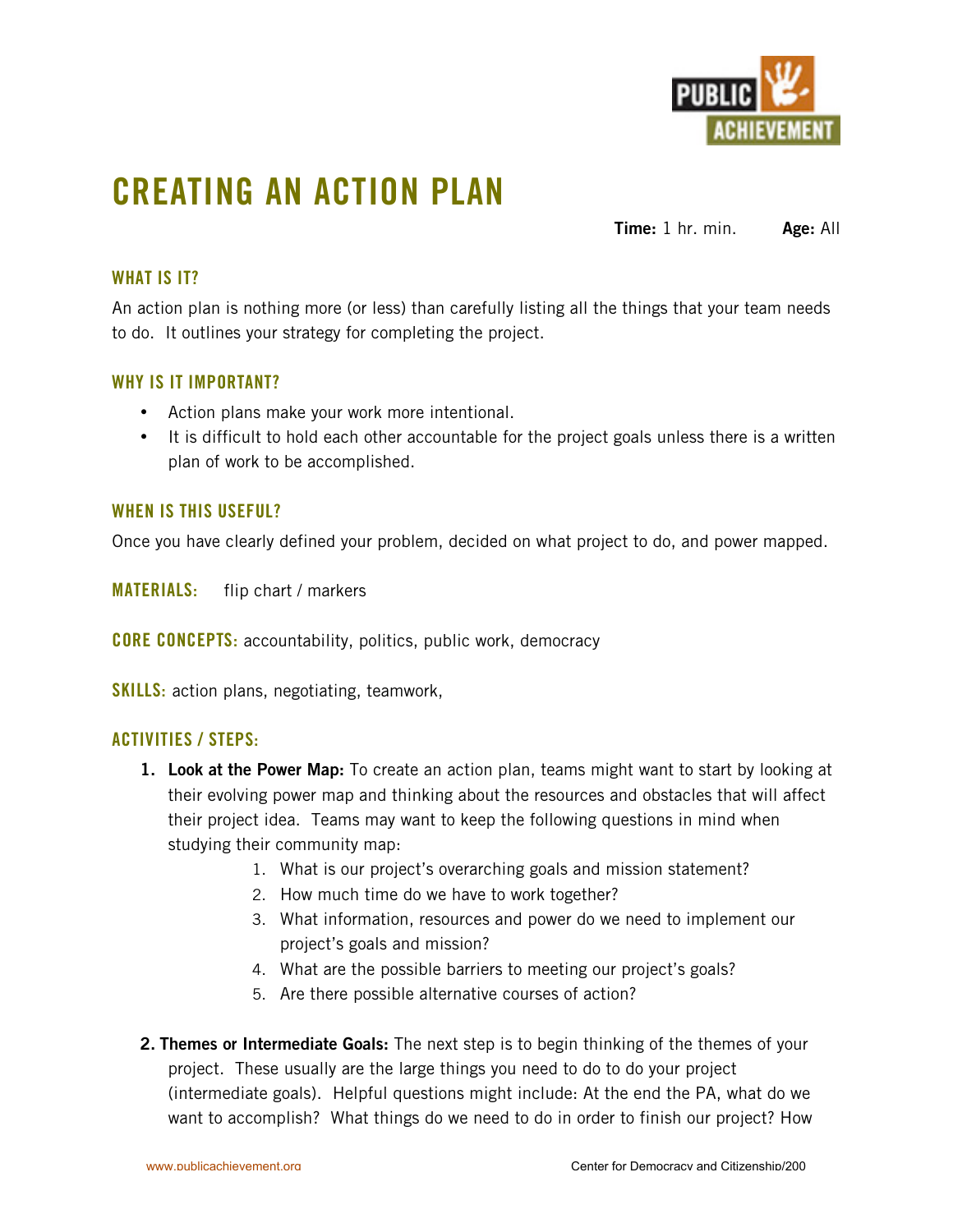

will we know we succeeded? This is a good time to revisit (and even potentially revise) your project's mission statement.

- **3. Prioritize goals:** Which goals are most important (which goals are absolutely necessary to complete your project)?
- **4. Which Comes First?** Together, draft a plan of goals in sequential order. Your team might have to come up with a series of preliminary goals that they need to accomplish in order to arrive at their final goal. Sometimes you have to put off your major goals until later, sometimes you need to work on more than one goal at the same time. While the group may not be ready to develop a specific weekly timeline at this point, try to have team members prioritize tasks—what needs to happen first? What is the logical way to order the goals so you can complete your project?
	- a. **Possible mini-exercise (can be used for step 3 Prioritize and step 4 Which Comes First?):** Once you have identified your major goals, sometimes it is good to break into small groups and ask each group to rank the goals in order of importance and/or the order in which they should be done. Then come back together and compare what people came up with, highlighting differences between plans, and that there is more than one way to create an action plan. Decide together which order is best.
- **5. Brainstorm:** Next, take one of the project's intermediate goals—i.e. if the project is starting a community garden, one of the project's major goals may be to make sure that the garden is visible in the community and that neighbors are encouraged to participate. Begin by brainstorming a big list of all the things that need to be done to implement that goal. What are different possible strategies for promoting the garden to the community? How would neighbors feel welcome? What would make people want to participate? Stress to teams that this list can be huge and they should try to think as broadly as possible to get everything down on per.
- **6. Setting Objectives**: Building on the large list of possible steps, next try to get the team to think of more specific objectives that will enable them to reach their goal. While team member may have many ideas of how to make the garden visible (buying billboard ads, giving away vegetables, etc.) some ideas may be more realistic than others. Good objectives clearly state how you will reach a larger goal. It may be helpful to keep in mind that a good objectives is "SMART," or:

**S**pecific: It addresses the matter specifically

**M**easurable: It can be measured to determine whether it has been achieved. **A**chievable: It is within the means and capacity of your group.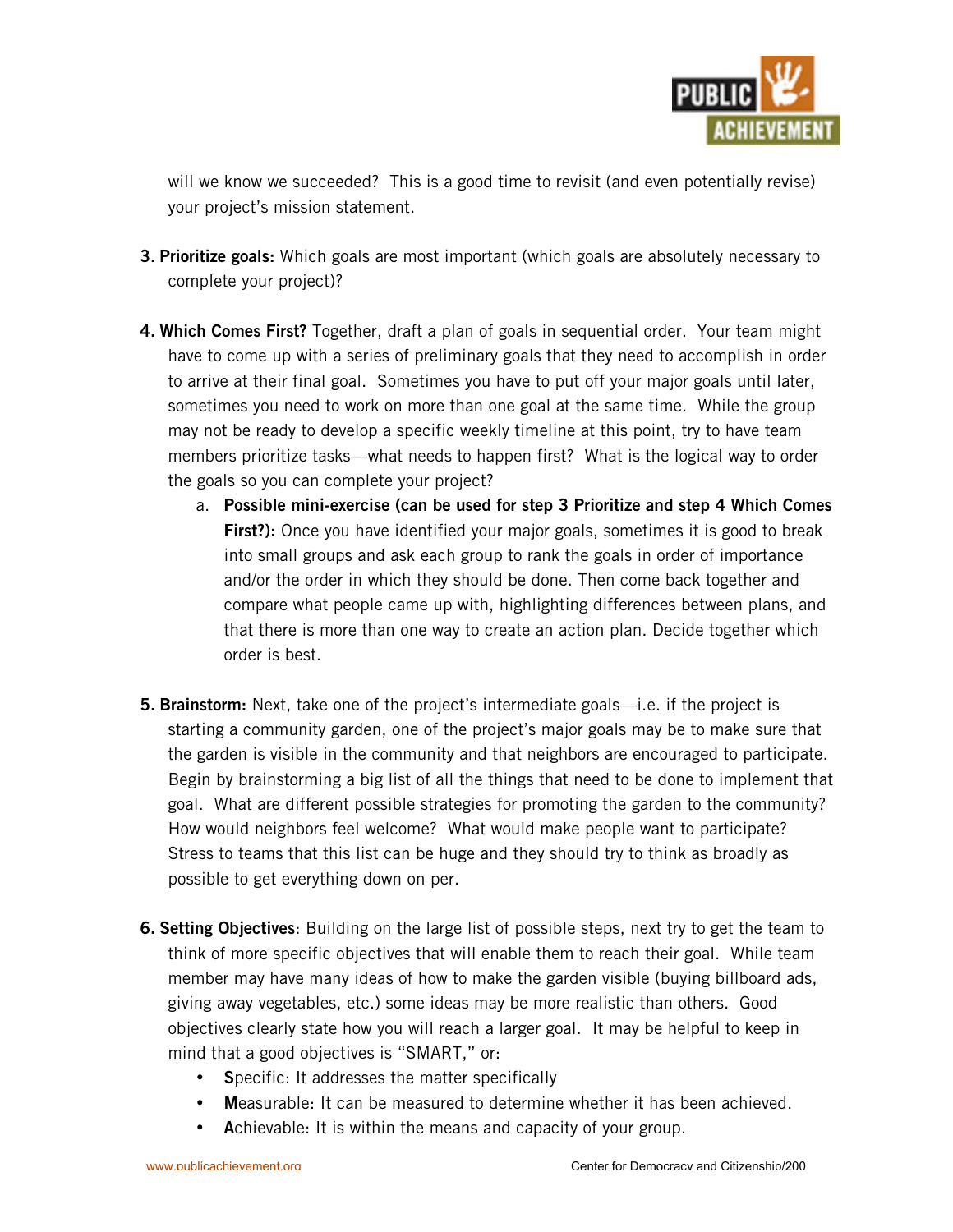

**R**ealistic: It is practical and can be accomplished within a reasonable time frame. **T**ime-bound: The time period for reaching it is clearly specified.

- **7. Setting Tasks:** For each objective, have group members brainstorm all the possible steps that would be required to complete the objective. Next, prioritize these tasks. Team facilitators could ask: Which things are more important than others? Which intermediate steps must be done first before moving onto other steps? What different strategies are appropriate to each step? Try to make a logical progression of each thing you need to do.
- **8. Creating Timelines:** Next, match these preliminary goals and immediate steps up with timelines. What is realistic to get accomplished in a certain time? While timelines are important, keep in mind that they may change as each group moves forward into implementing their project.
- **9. Creating accountability mechanisms**: What things do you need to do to make sure the work gets done one time? Sometimes it helps to have a team member's job as accountability checker, they check in on those who are doing the task.
- **10.Plan celebrations!** As long as you are doing all this work, you might think how you will celebrate. One important thing is that plan on finishing their project on the last day of PA, this gives you no time for reflection, evaluation, and celebration.

\* *Note that some groups will not complete an action plan with every step they will do, but will identify major goals and then make a detailed plan when they get to them.*

#### **EVALUATION:**

What was it like to make this action plan?

Was it difficult to make decisions on what to do? Did you decide democratically? Were there power dynamics at play?

Is your plan more complicated or take more steps than you first thought? What things did you not think of before making the plan?

How will this help you get your work done? What can you do to be accountable